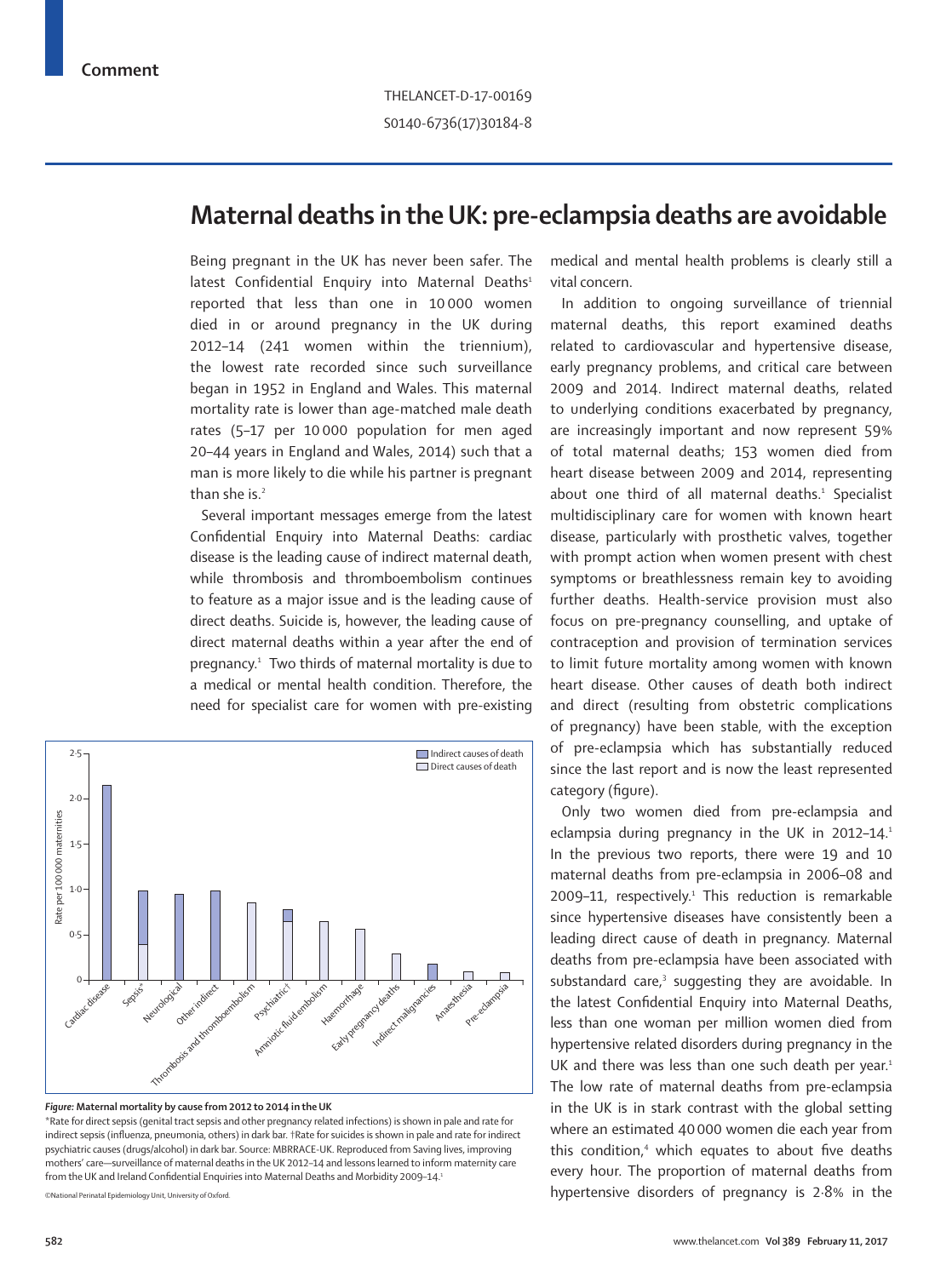UK (2011-13),<sup>1</sup> 7.4% in the USA (2011-13),<sup>5</sup> and 14% globally (2013).4

Deaths from hypertensive diseases of pregnancy are largely due to treatable pathology, the elements of which are important to define if other countries are to emulate the reduction in the UK. The largest triennial fall in maternal deaths from these diseases in England and Wales occurred between the 1950s (200 deaths) and 1970s (fewer than 40 deaths); this reduction was related to improved surveillance, diagnosis, and timely delivery. From the 1980s onwards, the confidential enquiries showed that deaths in women with hypertensive diseases of pregnancy were related to pulmonary oedema and intracerebral events, particularly haemorrhage. The subsequent introduction of fluid-restricting management protocols meant pulmonary oedema was no longer a cause of maternal death in the UK in 2002.<sup>6</sup> Intracerebral haemorrhage remained a fairly common cause of death, and substandard care was often associated with inadequate treatment of severe hypertension, a likely causative factor.<sup>6</sup>

Have further improvements in management caused this latest reduction in deaths? Pre-eclampsia can be partly prevented by prophylactic use of low-dose aspirin.7 Since 2010, aspirin has been routinely recommended for higher-risk women by the UK National Institute for Health and Care Excellence,<sup>8</sup> which also underlines the judicious use of antihypertensive medication with lower target thresholds (now to less than 150/100 mm Hg). The use of anticonvulsant therapies has increasingly been introduced into practice for women with preeclampsia in the past few decades, after trials showed the efficacy of magnesium sulphate for the prevention of eclamptic fits.<sup>9</sup> More recently, planned delivery from 37 weeks' gestation has been shown to reduce morbidity,10 and has become a standard of care in the UK.<sup>8</sup> The introduction of National Health Service evidence-based guidelines that have focused on the systematic use of interventions may be the catalyst that has reduced deaths from hypertensive diseases of pregnancy.

The maternal deaths that remain still seem to be largely avoidable, and are often related to poor detection. However, we must guard against complacency. Pre-eclampsia is only safe for the mother if identified and well managed. However, as delivery remains the mainstay of treatment, preterm birth and its ensuing perinatal morbidity will continue to be a challenge. The contribution of hypertensive diseases of pregnancy to the 2·6 million stillbirths that occur annually across the globe was highlighted in the *Lancet's* Ending Preventable Stillbirths Series.<sup>11</sup> If services are to impact on perinatal outcomes, therapies that ameliorate established disease at early gestations and safely maintain pregnancy will become increasingly important. Novel therapies such as statins and other drugs targeting various pathophysiological pathways have been proposed and are under evaluation in clinical trials.<sup>12</sup>

In the latest Confidential Enquiry into Maternal Deaths about a quarter of pregnant women who died in 2012–14 were born outside the UK, but maternal death rates were similar in these women and those born in the UK (8·85 *vs* 7·87 per 100 000 maternities: relative risk 1 $\cdot$ 12; 95% CI 0 $\cdot$ 80-1 $\cdot$ 56),<sup>1</sup> even when their origins were from a low-income setting, which suggests that universal pregnancy care provision, rather than background demographics, influence the reduction of maternal mortality rates. Antenatal care and many therapeutic and management interventions for pregnancy hypertensive disorders can be provided at relative inexpensive cost and are potentially available in low-income settings. The challenge is implementation.

## *\* Andrew H Shennan, Marcus Green, Lucy C Chappell*

Women's Health Academic Centre, King's College London, London SE1 7EH, UK (AHS, LCC); and Action on Pre-eclampsia, Evesham, UK (MG)

## andrew.shennan@kcl.ac.uk

MG is Chief Executive Officer of Action on Pre-eclampsia and contributed to the lay summary of the last Confidential Enquiry into Maternal Deaths. AHS and LCC declare no competing interests.

- 1 Knight M, Nair M, Tuffnell D, et al, eds, on behalf of MBRRACE-UK. Saving lives, improving mothers' care—surveillance of maternal deaths in the UK 2012–14 and lessons learned to inform maternity care from the UK and Ireland Confidential Enquiries into Maternal Deaths and Morbidity 2009–14. Oxford: National Perinatal Epidemiology Unit, University of Oxford, 2016
- 2 Office for National Statistics. Death registrations summary tables—England and Wales. 2014. https://www.ons.gov.uk/ peoplepopulationandcommunity/birthsdeathsandmarriages/deaths/ datasets/deathregistrationssummarytablesenglandandwales referencetables (accessed Jan 5, 2017).
- 3 Shennan AH, Redman C, Cooper C, Milne F. Are most maternal deaths from pre-eclampsia avoidable? *Lancet* 2012; **379:** 1686–87.
	- 4 WHO. World health statistics 2015. Geneva, Switzerland: World Health Organization, 2015.